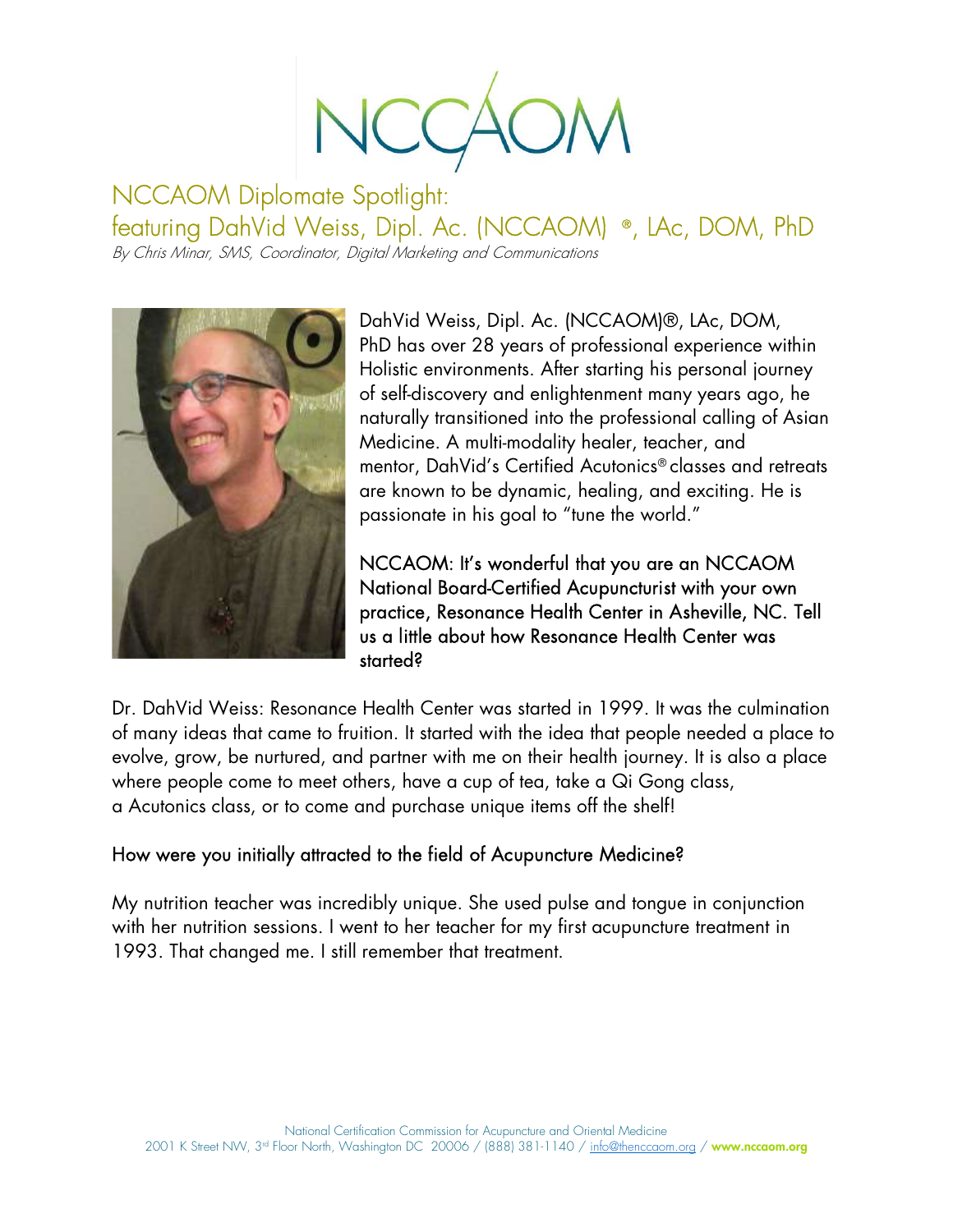NCCA

# What do you specialize in as an NCCAOM National Board-Certified Acupuncturist? Are pain management and substance abuse a major part of your practice?

Pain management is an important area of my practice. I use a multi-modality approach within my clinic toolbox, including sound medicine. It helped with my own pain (from a gym injury) and I've used it subsequently to help many others. Substance abuse is an area that I specialize in because I love how effective it is treating with the ear. I had my own personal addictions in my early 20's that I healed from. So, I know firsthand!

## Could you share a little about why these specializations are important to you?

They are important to me because I can see results immediately when treating substance abuse via auricular acupuncture. I was trained by NADA (National Association of Detox Acupuncturists). I helped start the Palm Beach County Drug Courts NADA program in 2001. I was immensely grateful to serve the community there. I opened my program to all others that worked there, including judges, attorney's, sheriffs, and employees. Tears came to my eyes when people graduated from this program and shared how important the acupuncture was for them.

## Is there an experience within your specialty which stands out? If so, could you briefly share what made that experience significant to you?

Seeing a sheriff heal from sciatica pain. Seeing a person take two buses and travel one and a half hours to come for acupuncture two times a week. Seeing a person recover from cocaine addiction!

#### What do you think are the most beneficial aspects and challenging aspects of practicing acupuncture medicine?

The benefits are serving my loving community and seeing people grow and heal! This truly nurtures my heart! The challenges are new patients.

## Do you think NCCAOM certification is important? Why have you maintained your NCCAOM certification?

It helps the NCCAOM grow and thrive, and in turn our profession grows and thrives! I've seen this since 1999.